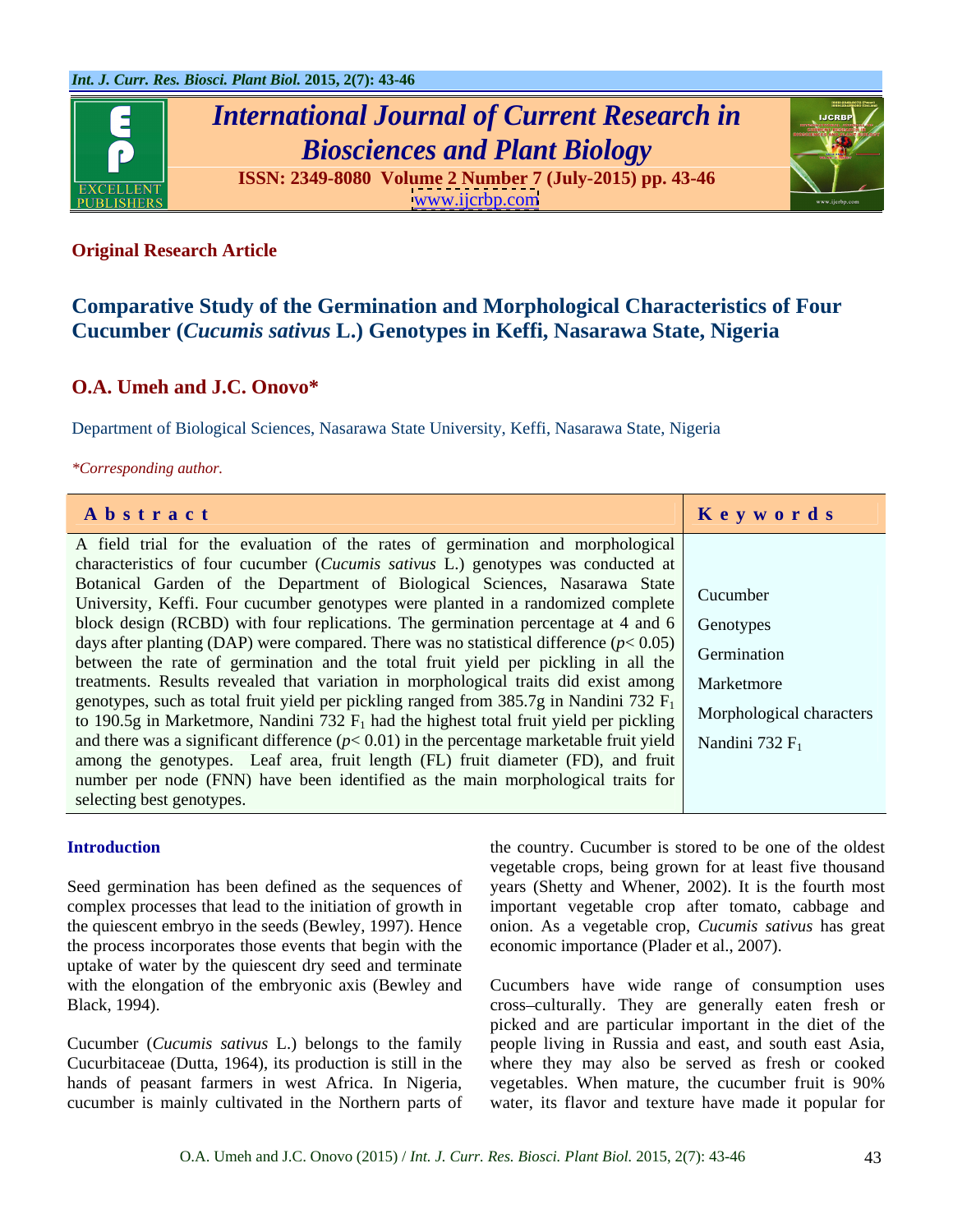use as a fresh addition to salads, as well as pickled and **Experimental materials and design** prepared in relishes (Thompson and Kelly, 1959). In India, the fruits are used in the preparation of chutney Four cucumber genotypes (Table 1) were planted on the and curries. Cucumbers are also used in skin tonics and 20<sup>th</sup> May 2012. The experiment was carried out on a field other beauty aids (Whitaker and Davis, 1962). with  $82m \times 96m$  (i.e., 7872 m<sup>2</sup>) on a plot size of 3m  $\times$ Cucumber is good for diabetic patients as it contains 3m of thirty-two (32) plants in each plot, which gave a low sugar and help in the burning of excess fat in the

The outer covering, that is, melanin or the epicarp of cucumber is used or mixed with pomade or cream to control oily or fatty face. It has been used in the **Table 1. Cucumber genotypes evaluated at Keffi, Nasarawa**  production of large variety of cosmetics including fragrance, body lotions, shampoos and soaps (Wehner and Gunner, 2004). Cucumber is a thermophilic and frost susceptible horticultural crop usually cultivated in fields during spring - summer period (Bacci et al., 2006) or in green house in different seasons. The optimum temperature for germination of seeds is 26-  $28^{\circ}$ C, during growth and fructification, 18-30 $^{\circ}$ C, if the temperature is less than  $20^{\circ}$ C. All stages of

Growth response can be expressed in various parameters of plant growth measurements. Some of these growth measurements parameters are the increment of the plant height, leaf area, branch length, shoot diameter. Moreover, parameters associated with yield include: leaf area, fruit number per node (FNN), the width or length of plant parts (i.e. leaf width, fruit diameter (FD) and fruit length (FL). Leaf is an length, number, branch length, branch number important plant organ that is associated with photosynthesis and evapotranspiration. Leaf area is an indicator of crop growth and productivity (Pyneet al., 2005). As a result of this, it has a great influence in final crop yield in productivity and total growth of the plant. For this reason better growth and larger yields in productivity of many plant species obtained was due to the existence of optimal leaf area that attached earlier in The an I redshifted noted by the specified and Experimental materials and the general materials and the guinea sava-<br>Experimental sites are the guinear or the guinear same of Nigeria. The redshifted in the specified and t

A field trial was conducted at the research farm of Plant Science and Biotechnology Unit, Department of Biological Sciences, Nasarawa State University, Keffi.

body (Wehner and Gunner, 2004). experiment was laid out in a randomized complete block ) on a plot size of  $3m \times$ total of one hundred and twenty-eight (128) plants. The design (RCBD) with four replications. Weeding was done manually at four weeks after planting (WAP).

|          | State, Nigeria.             |              |
|----------|-----------------------------|--------------|
| Origin   | <b>Genotypes</b>            | Seeds colour |
| France   | Marketer                    | Blue         |
| France   | Poinsett 76                 | Green        |
| Italy    | Nandini 732F <sub>1</sub> , | Orange       |
| Thailand | Marketmore                  | White        |

**State, Nigeria.**

oC. All stages of emergence, plant height, length of branch, branch development are strongly decelerated, at temperatures number, shoot diameter, leaf length, leaf width, fruit less than 10<sup>o</sup>C growth stops, and at 0<sup>o</sup>C all plants diameter, fruit number per plant, fruit number per node, perish. distance between internodes, fruit length, marketable and Data were collected on the following parameters; days to non-marketable genotypes.

### **Leaf area measurement**

- **Method A** Non-destructive (indirect) method of measuring leaf area was estimated by measuring the width or length of plant parts (i.e. leaf width, length, number, branch length, branch number and branch height), width, length, number, branch length, branch number and branch height from each plot were separated into four different categories without cutting the plant and the mean was calculated for each plot (Pyne et al., 2005).
- the season (Pyne et al., 2005). classified as destructive (Pyne et al., 2005) **Method B** Destructive (direct) methods for measuring leaf area were restricted to the use of an automatic area integrating meter, which is
- **Materials and methods** weight). Each plot was harvested daily, if there **Experimental site** number and the weight of total fruit yield in each **Method C** Percentage (marketable) yield (by was marketable fruit size in each plant, than the plot were calculated and recorded.

Biological Sciences, Nasarawa State University, Keffi. methods described by Pyne et al. (2005), methods A and Keffi is located on latitude  $08^{\circ}$  50'N and longitude  $07^{\circ}$  C were the most rapid. Method A was undertaken This was done for only the marketable fruits. Of all the without cutting the plants and has been successfully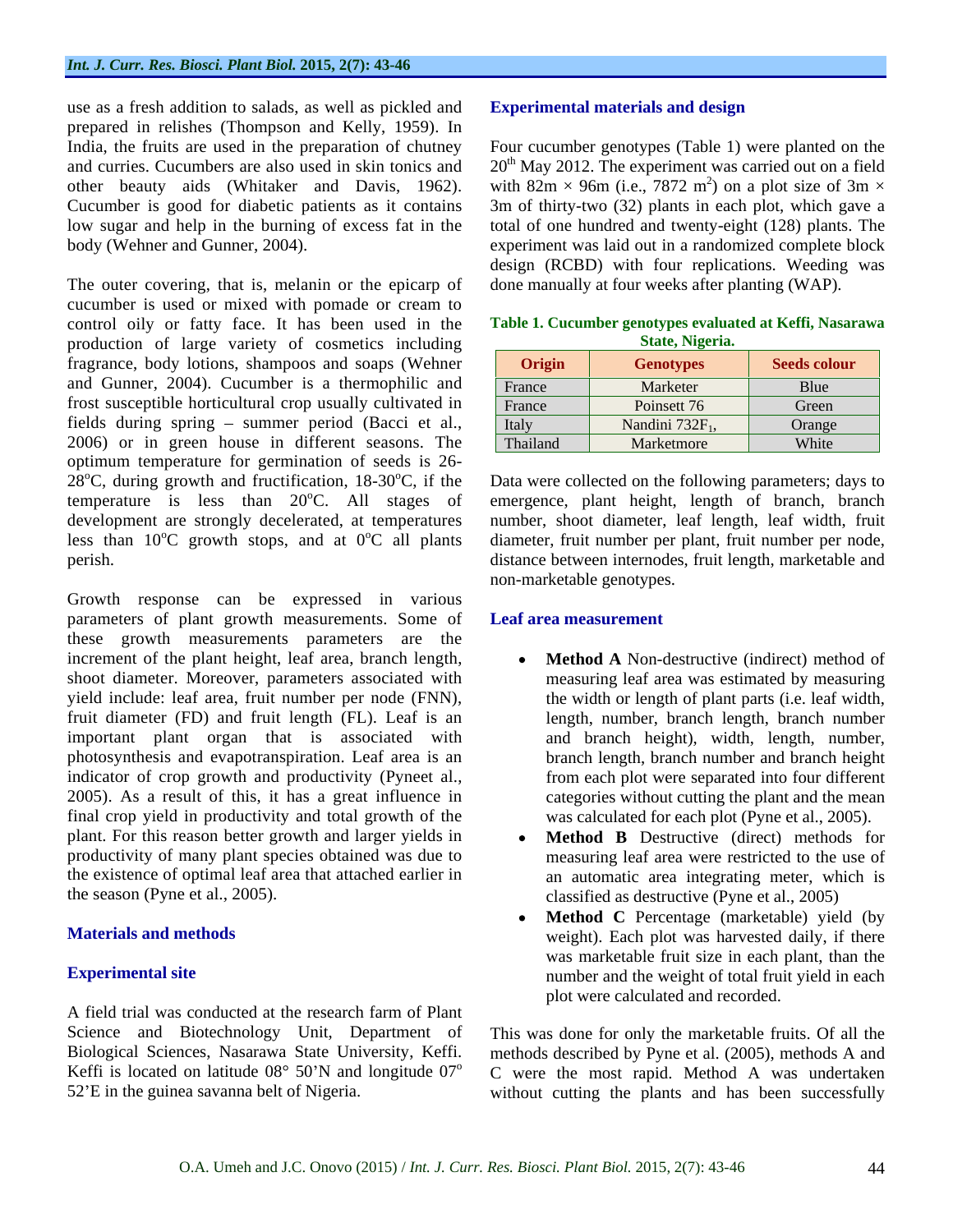applied for various crops such as sorguhm, millet and sunflower (Pyne et al., 2005).

Analysis of variance (ANOVA) was done using statistical Analysis system program (SAS Institute, 1999). Morphological variations were conducted using

The germination percentage 4 and 6 days after planting (DAP) is presented in Table 2. It revealed that Nandini days after planting. Marketmore, Poinsett 76 and Marketer had 45.8%, 54.2% and 64.6% respectively. At 6 days after planting, Nandini  $732F_1$  had the lowest value (56.3%). The germination percentage of the other genotypes ranged from 72.9 to 81.3%.

| <b>CONTRACTOR</b><br>Fable<br>Means<br>' 6 days<br>t germination percentage at 4<br>l and<br>ОT |  |  |
|-------------------------------------------------------------------------------------------------|--|--|
| (DAP)<br>$\bm{\mathit{r}}$ planting<br>atter                                                    |  |  |

the fisher's least significant Difference (FLSD). Nandini732  $F_1$  had the best yield with the total weight of **Results and discussion** Marketer with the total weight of 268.8g and 244.1g, 732  $F_1$  had the lowest germination percentage (27.1%) 4 of 89.7g marketable fruits, followed by Poinsett76 with Marketer had 45.8%, 54.2% and 64.6% respectively. At 47.6g. The result of this research showed that there was  $358.7g$  in all the harvest, followed by Poinsett 76 and whereas Marketmore had the least with the total weight of 190.5g (Table 3). Nandini $732F_1$ , had the highest marketable fruits in all the harvest with the total weight 67.2g, Marketer had 61.0g and then Marketmore with no uniform germination and seedling establishment among the genotypes. This corroborates the findings of Adams et al. (1992).

**Table 3. Morphological Characteristics of cucumber (***Cucumis sativus* **L.) genotypes.**

|            |  |  | 268.8 6.05 6.84 142.5 13.5 1.56 7.6 10.1 16.36 6.65 105.5 18.48                        |  |  |  |
|------------|--|--|----------------------------------------------------------------------------------------|--|--|--|
|            |  |  | 244.1   4.21   3.71   107.0   11.2   1.22   5.7   9.5   16.46   4.21   98.40   18.35   |  |  |  |
| Marketmore |  |  | $190.5$   3.48   2.91   68.5   5.5   1.16   5.1   7.5   16.15   3.48   78.25   16.70   |  |  |  |
|            |  |  |                                                                                        |  |  |  |
|            |  |  | Nandini 732F <sub>1</sub> 358.7 6.73 5.41 150 12.3 1.99 7.9 9.5 19.05 7.73 100.5 22.96 |  |  |  |

Nandini 732  $F_1$ , that had the lowest germination percentage at both 4 and 6 days after planting (DAP) had the highest total fruit yield. The low germination percentage of Nandini 732  $F_1$  could have been as a result **Conclusion** of environmental factors affecting the germination of

(FNP) among the genotypes. Genotypes with high total

The results also revealed that Poinsett 76, Marketer and (leaf length and width) which is an indicator of crop Marketmore had the high germination percentages but growth and productivity, it was low in Marketmore as yet the total yield of their fruits were average whereas well as other parameters such as fruit length, fruit diameter and fruit number per node. Thus, germination had no effect on yield.

### **Conclusion**

seeds such as temperature, oxygen, water, seed dormancy Growth is applied to quantitative changes that occur and seed viability (Bell et al., 1995). during development, and also seen as an irreversible There was a slight variation for fruit number per pickling clear that traits such as fruit number per plant and fruit fruit yield (TFY) also showed high fruit number per to vegetative growth. However, the results did indicate pickling (FNP) with the exception of Marketmore, with that fruit number per plant (FNP) and fruit number per low total fruit yield (TFY). With respect to the leaf area node (FNN) were the most important components of total change in the size of cell, organ, or whole plant. It is number per node are more important, than traits related